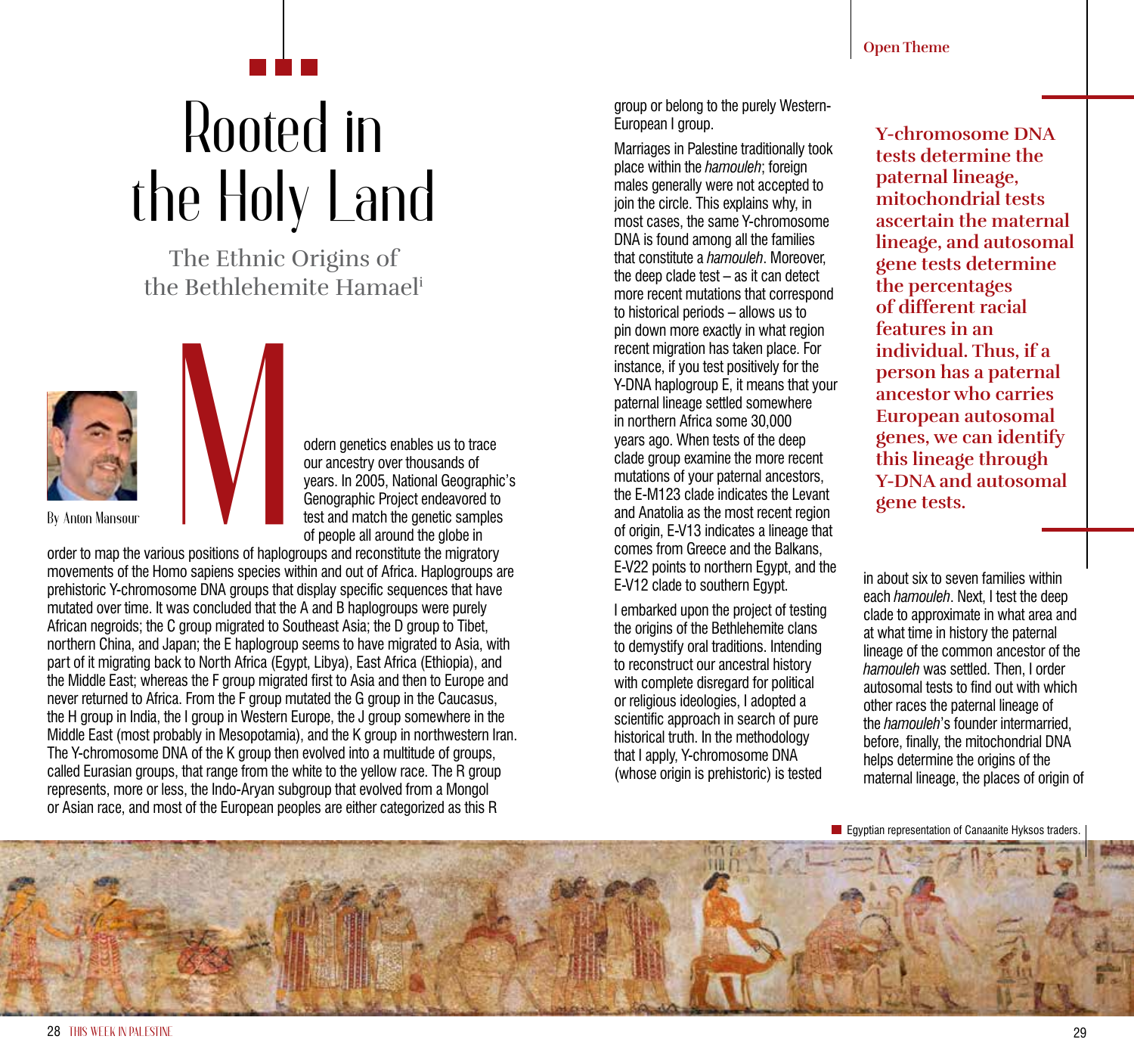

**Egyptian representation of blue-eyed** Canaanite Hyksos women.

the wives of the paternal lineage of the *hamouleh*. My findings up to this point are summarized below.

*Khumsan*: According to oral tradition, the original Bethlehemites descended from five brothers (referred to as Al-Khumsan, as *khamsa* means five), who, for many centuries, were reluctant to let other clans settle in Bethlehem. Tests of the Y-chromosome DNA of these five families revealed that they



hooked-nosed, tall, Canaanite warriors, probably Hurrian-Amorites.

all belong to the same G1 prehistoric group that originates from the eastern Caucasus, an area bordering the Caspian Sea. Even the Sleybis, who might be considered descendants of the Crusaders, were similar to the other four families. This result is not surprising and indicates that the name Sleybi – derived from the Arabic *saleeb*, cross – does not refer to descendants of a European Frankish Crusader but to traders who sold crosses during the Christian feast of the cross.

*Farahiyeh*: I then tested the secondoldest clan, the Farahiyeh, who are said to originate from the two brothers Farah and Kolah. They lived in the Wadi Musa area, and oral tradition says that they settled in Bethlehem in the seventh century, at the time of the Islamic conquest of the Bilad ash-Sham (lit. the land to the north, i.e., the Levant countries – Syria, Palestine, Lebanon, Jordan, and Iraq). Because some members of the Farahiyeh family believe that they are originally Yemenite Arabs, I tested these families. Their results matched those of the Khumsan, as they exhibit the Y-chromosomal DNA of the G1 haplogroup. Searching whether the G1 group existed in Arabia, I noted that they existed only in insignificant numbers in Yemen and Arabia at large, indicating that they are not indigenous. Thus, I reckoned that the Farahiyeh must have been more numerous and thus absorbed the Khumsan, probably because they were distant cousins who reunited to intermarry.

But the question remained: Why did some Farahiyeh believe that they were Yemenite Arabs, whereas the Khumsan did not have such memories? Most likely, because the Farahiyeh lived in an area that is known as the biblical Se'ir or She'ir ("hairy" in Canaanite) and whose

successive rulers were the Edomites and eventually the Nabateans.<sup>ii</sup> the latter trading with Yemen luxury items such as frankincense. The Khumsan, however, lived in the Judahite territory that remained in the hands of the Edomites, rather than being taken over by the Nabateans. Thus, they were not as exposed to the Arabization process that affected the people who were in contact with the Nabateans and Kedarites (northern Arabian tribes that lived mainly in eastern Jordan and – similar to the Hebrew Judahites – from there also penetrated central Palestine where they found the Canaanites who had long inhabited the region). It is also worth noting that since biblical times. the territory of Se'ir – where Wadi Musa, Mount Shaubak, and Petra (the capital of the Nabateans) are located – used to be called *Se'ir ta' Shasu*, meaning the Se'ir of the Shasu. The Shasu were nomads who seemingly allied themselves to the 'Apiru (probably Hebrew) against the Canaanites for the conquest of Canaan and are probably the descendants of Ishmael. Finally, it is also worth noting that during the Crusader period, this area was called Montreal, and the European blood of the Farahiyeh likely stems from their intermingling with Frankish women, which would explain the simultaneous affinity and resemblance to both Arabs and Crusaders.

Next, I consulted the Old Testament to find out that the Amorites, who inhabited the mountainous area of Palestine (Jerusalem area), around 1350 BC invaded the territories of the Moabites and Ammonites (non-Israelite Hebrew tribes, living in modern-day Jordan). Further research revealed that these Amorites arrived together with the Hittites and the Hurrians, who settled in the Jerusalem area and became what is known in the Bible as the tribe of Jebus (Yabbus).



**Canaanite YDNA was excavated in Sidon** bones found in a jar dating back to around 1750 BC.

I probed even further into biblical scriptures to find out that Seir and Heshbon were descendants of Hur, the founder of the Hurrian clan in Canaan. Furthermore, Assyriologists found that the Yabbusi'um were mentioned as a northern Mesopotamian tribe in the annals of the Semitic Akkadians of Mesopotamia (modern central and southern Iraq). The Bible states that Jerusalem, Bethlehem, and Hebron were founded by Jebbus, whose father was an Amorite and mother a Hittite. Putting together these narratives, I was able to conclude that the Jebusites were a Hurrian clan that was absorbed by the Amorites who had intermingled with the Hittites, the western Caucasian cousins of the Hurrians.

*Hasabneh:* To prove this hypothesis, I had to test the largest clan in Bethlehem, the Hasbun clan, to which belong as well the Hitti, Shreim, and Masriyeh families. Originally from the Hasban Valley, located on the border of the territories Moab and Ammon (modern-day Jordan), they are said to have migrated to Bethlehem in the seventeenth century via Petra, ancient Idumaea–Nabataea (southern Jordan). In the Bible, Hasban is referred to as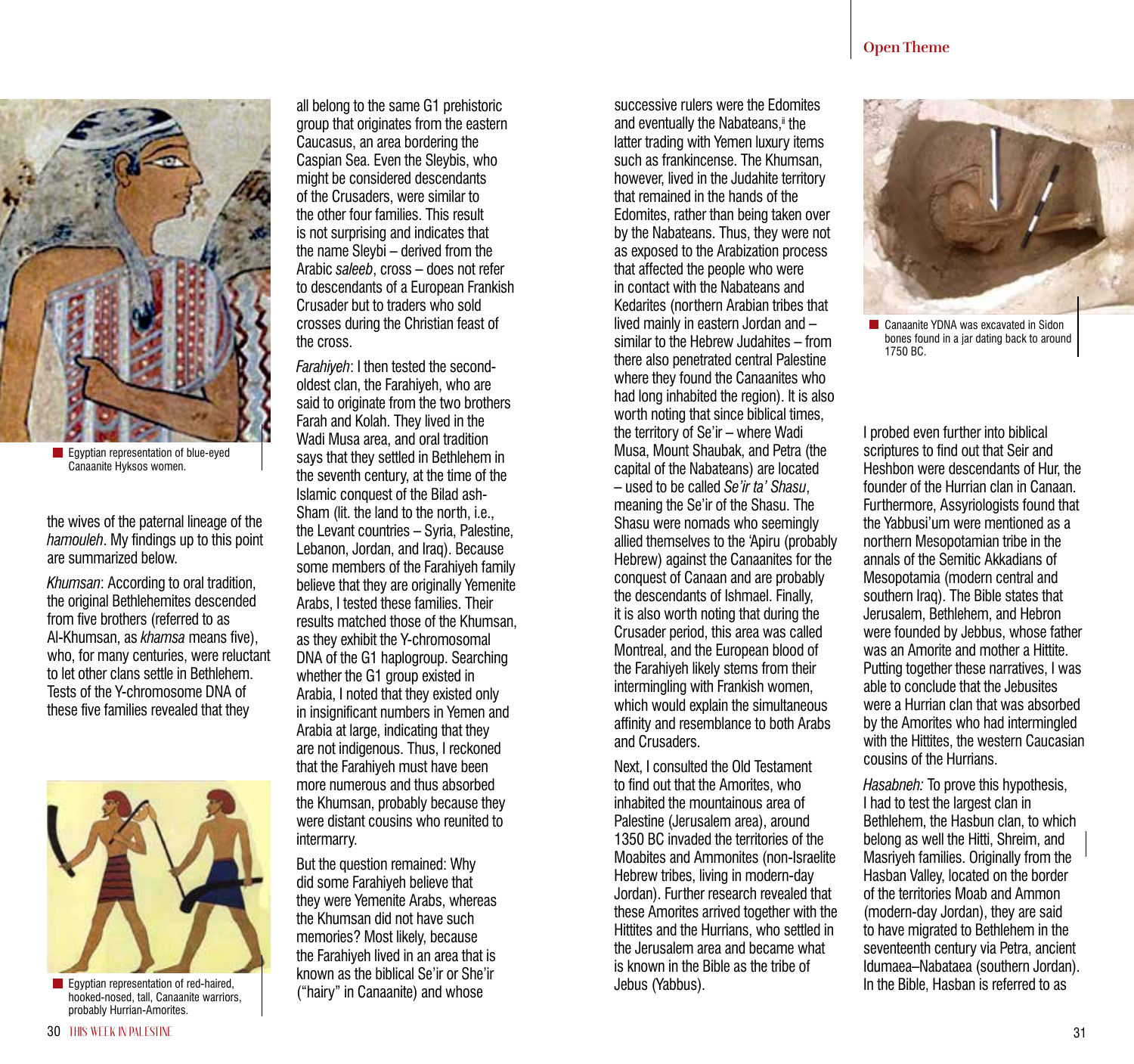Heshbon, a Canaanite name meaning "little thinker." This Heshbon also came from the lineage of Hur, whose descendants settled in Palestine along with the Amorite wave that invaded Jordan around 1350 BC, shortly before the arrival of the Israelites from Egypt into Moab and Ammon around 1200 BC. I tested the Hasbun family and found that they carry the same Y-DNA genes as the Khumsan and Farahiyeh families, which proves that they are of similar Hurrian origin, stemming from the Jebusites of the Jerusalem area who in the thirteenth century BC were led by the Amorite King Sihon.

*Tarajmeh:* At this point, I shifted my attention to the third-oldest clan in Bethlehem, the Tarajmeh, who are divided into two groups: the Ulad Harat at-Tahta (lit. sons of the lower quarter), who are descendant of the older brother, and the Ulad Harat al-Foka (lit. sons of the upper quarter), who stem from the younger brother. Both of these groups settled in Bethlehem, coming from Jerusalem around 1347, the time of the Franciscan friars' arrival. These two brothers are said to have been allied with the Venetian army that fought the Seljuk Turks during the Crusades. In short, two conflicting oral traditions compete among these families: one says that they descend from Venetian translators who arrived together with the Franciscans, coming as pilgrims from northern Italy, later joined also by Spanish and French pilgrims; the other says that they are indigenous Palestinians from Jaffa who enrolled in the Venetian army and later became translators in Bethlehem. I tested families of both branches and found that the correct oral tradition is the latter. Indeed, all of them, without exception, were from the same origins and carried the same deep-clade E-M123\* gene that mutated around 15,000 years ago in the Levant (Palestine, Lebanon, Syria, Anatolia),

deriving from the E haplogroup that originated most probably in the Sinai about 25,000 to 30,000 years ago. This prehistoric group is the direct descendant of the Y-DNA Z827 clade, a gene that was identified after it had been taken from the bones of Proto-Canaanite Natufians. Jaffa and other coastal Canaanite cities are, therefore, the most probable place of origin of the Tarajmeh's forefathers, and not Venice, France, or Spain. If there is Italian blood in the Tarajmeh clan, it is likely to stem from their maternal lineage.

*Kasakseh:* The Kasakseh clan's origins can be traced to Zarga town, from where they came to Bethlehem in the eighteenth century. Tests revealed that they stem from the same Y-DNA group as the Tarajmeh, meaning E, and exbibit the same mutation M123\*. Hence, their origins are also Proto-Canaanites. I did not, however, test all the families in this clan; further testing is still in progress.

*Najajreh:* I then proceeded to test the two Najajreh families, the Morgos and the Zarruqs, the latter through its offshoot, the Jaqaman family who claim to be of European descent. Because the Al-Ali and Abu Rdeineh families are descendants of the Zarruq family as well, by testing Jaqaman, we tested these two offshoots as well. The tests showed that both the Morqos and the Jacaman families carry the G1 gene, just like the other original Bethlehemite Jebusite families. So here again, no Crusader or pilgrim origins but pure Bethlehemites. The European blood seems to stem from the maternal lineage. The Qattans, who originally came from Lydda and joined the Najajreh clan much later, turned out to carry the G2 genotype, most probably inherited from the Hittite people, as G2 is the genotype of people who originated in the Western Caucasus and western Anatolia.



Member of the Tarajmeh clan around 1780.

*Ghathabreh:* Having joined the Najajrah clan, the Ghathabreh clan is composed of seven families: Saqa, Sammur, Hosh, Ghattas, Mansur-Barbur, Anastas, and Nassar. Tests of the Ghathabreh clan revealed that most of its members carry the G1 genome, except for the Saqas, who carry E-V12, an Egyptian element that likely penetrated some Arab or Canaanite tribes. The Nassars also belong to the G1 group, but to a more recent genetic mutation, found among Armenians, which confirms the oral tradition that the Ghathabreh Nassars are of Armenian origin. The Sammurs have not yet been tested, whereas tests of the Anastas family revealed that they carry J2, an ethnic Canaanite gene that was found in the bones of Sidonian Canaanite males from around 1700 BC.

*'Anatreh:* In the seventeenth century, the 'Anatreh clan came to Bethlehem from the village Tell 'Antar, located south of Herodion's Palace, next to the village of Teqoa, where the Bedouin Arab Taamreh tribe lived. I tested all the various branches, among them the Freij, the Faraj (who have become

## **Open Theme**

the Canawati), the Bandak, and the Khursan subgroups. The Bandaks are sometimes said to originate from Venice, Italy (called *Al-Bundukiyah* in Arabic) – while others claim that they come from Yemen – and the Khursan were considered to be of Germanic origin because they have fair eyes, hair, and skin. The Y-chromosome DNA of the Bandaks, however, was similar to that of the Freij and Canawati – who are all of dark complexion – and similar as well to the relevant DNA of the Khursan. Hence, all the 'Anatreh family branches are of the same origin and neither Yemenite nor Germanic or Italian; they carry the eastern-Caucasian Hurrian G1 gene. The reason why some of them believed they were Germanic was most probably due to marriage with Germanic pilgrims on the maternal side, and the reason why they believed they were Yemenites may be that they intermingled with Arab tribes of southern Palestine. But the paternal lineage was the same for all 'Anatreh families, and this lineage is Jebusite, just like the Khumsan, Farahiyeh, Najajreh, and Hasbun families.

*Hreizat:* The Hreizat clan is said to be from villages around Jerusalem and from Teqoa, while some of them believe that they come from the village 'Anjara that lies on the shores of the Jordan River. All those tested were also G1 Jebusites. Further testing is taking place to find out whether the families from Tekoa are genetically distinct from the ones that come from the villages Hreizeh and Sur Baher that are located near Jerusalem.

*Handal:* The Handal family, the second-largest family in the area, came to Bethlehem in the seventeenth century, fleeing Tekoa after a dispute with the Taamreh tribe. For the first time, tests revealed a Semitic family of the nomadic J1 Y-DNA type to which most Arabs, Hebrews, Arameans, and